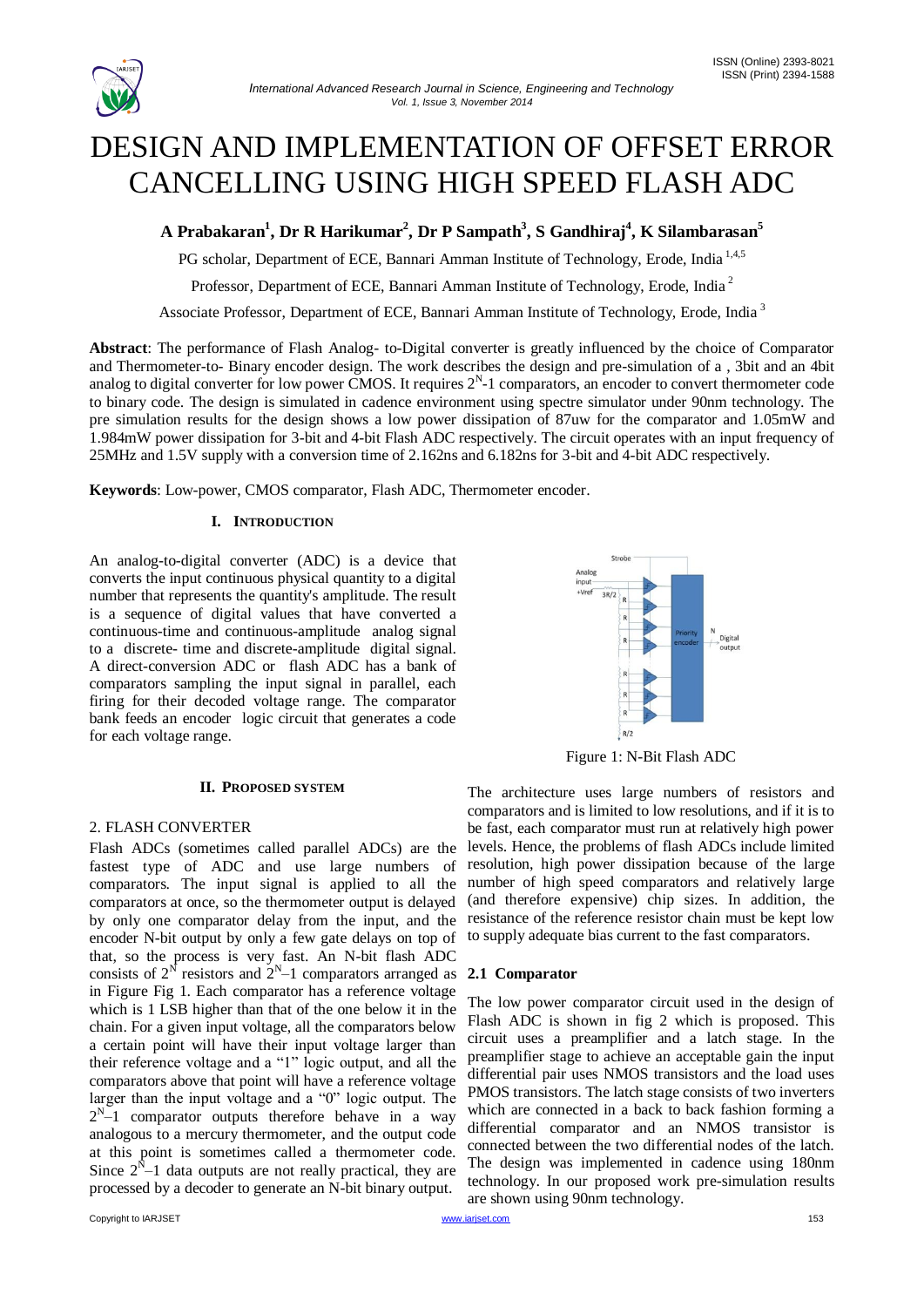

*International Advanced Research Journal in Science, Engineering and Technology Vol. 1, Issue 3, November 2014*



Fig 2: Preamplifier-Latch comparator

The preamplifier stage improves the sensitivity of the comparator and isolates the comparator input from switching noise of the positive feedback stage. The latch stage gives the information about which of the input signals is larger and amplifies the difference between the signals.

# **2.2 Thermometer to Binary code converter**

The logic encoder used for 3bit and 4bit ADC are as shown in fig 3 and fig 4. This is a multiplexer based encoder which converts thermometer codes to binary codes. Table 1 and table 2 show the truth table for 3bit and 4bit encoders. The multiplexers used are designed using transmission gates for better accuracy.



Fig 3: Logic Encoder for 3bit ADC



Fig4:Logic Encoder for 4bit ADC

| C15      | 614 | C13      | C12          | C11      | C10      | C9       | CS       | a        | C6            | CS           | C4       | G | $\mathbb{C}^2$ | C1       | X3       | X <sub>2</sub> | X1              | 30             |
|----------|-----|----------|--------------|----------|----------|----------|----------|----------|---------------|--------------|----------|---|----------------|----------|----------|----------------|-----------------|----------------|
| $\theta$ | ō   | $\theta$ | $\theta$     | Ō        | $\theta$ | o        | $\theta$ | $\theta$ | ø             | $\Omega$     | $\theta$ | ø | $\theta$       | $\Omega$ | $\theta$ | a              | $\ddot{\theta}$ | $\overline{0}$ |
| Ō        | ٥   | $\theta$ | $\theta$     | $\theta$ | $\theta$ | $\theta$ | ō        | $\theta$ | $\theta$      | $\theta$     | 0        | ø | $\theta$       | 1        | $\theta$ | 0              | o               | 1              |
| ō        | ٥   | $\theta$ | 0            | $\theta$ | 0        | $\theta$ | o        | o        | $\theta$      | 0            | 0        | ø | 1              | 1        | 0        | o              | 1               | o              |
| 0        | ٥   | 0        | ٥            | 0        | 0        | 0        | o        | Ð        | ø             | 0            | o        | 1 | 1              | 1        | 0        | o              | 1               | 1              |
| Ø        | o   | 0        | 0            | O.       | $\theta$ | e        | ø        | a        | 8             | $\theta$     | 1        | 1 | 1              | 1        | 0        | 1              | 0               | o              |
| $\Omega$ | ō   | $\Omega$ | O.           | ō        | $\theta$ | $\theta$ | $\theta$ | $\theta$ | ø             | 1            | 1        | 1 | 1              | $\Delta$ | $\theta$ | 1              | $\theta$        | 1              |
| Ō        | ٥   | $\theta$ | $\theta$     | O        | $\theta$ | 0        | o        | o        | 1             | 1            | 1        | 1 | 1              | 1        | $\theta$ | 1              | 1               | o              |
| ٥        | ٥   | $\theta$ | ٥            | $\theta$ | 0        | $\theta$ | ō        | 1        | $\frac{1}{2}$ | 1            | 1        | 1 | 1              | 1        | 0        | 1              | 1               | 1              |
| 0        | ٥   | $\theta$ | ٥            | $\theta$ | $\theta$ | 0        | 1        | 1        | $\frac{1}{2}$ | 1            | 1        | 1 | t              | $\Delta$ | 1        | o              | ø               | o              |
| 0        | a   | $\theta$ | a            | a        | $\theta$ | 1        | 1        | 1        | 1             | 1            | 1        | 1 | 1              | 2        | 1        | 0              | 0               | 1              |
| $\Omega$ | a   | $\Omega$ | a            | O.       | 1        | 1        | 1        | î.       | $\frac{1}{2}$ | 1            | 1        | 1 | 1              | 1        | 1        | 0              | 1               | 0              |
| $\theta$ | ٥   | $\theta$ | $\theta$     | 1        | 1        | 1        | 1        | 1        | $\frac{1}{2}$ | 1            | 1        | 1 | 1              | 1        | 1        | a              | 1               | 1              |
| ٥        | ٥   | $\theta$ | 1            | 1        | 1        | 1        | 1        | 1        | $\frac{1}{2}$ | $\mathbf{1}$ | 1        | 1 | 1              | 1        | 1        | 1              | o               | $\theta$       |
| ō        | ٥   | 1        | 1            | 1        | i        | ī        | 1        | 1        | $\frac{1}{2}$ | i            | 1        | 1 | i              | 1        | 1        | 1              | o               | 1              |
| 0        | 1   | 1        | $\mathbf{1}$ | 1        | i        | ī        | 1        | i        | $\frac{1}{2}$ | 1            | 1        | 1 | 1              | 1        | 1        | 1              | i               | ø              |
| 1        | 1   | 1        | 1            | 1        | İ        | 1        | 1        | i        | 1             | 1            | 1        | 1 | Í              | 1        | 1        | 1              | i               | 1              |

Table2:Truth Table for bit encoder

## **III.** PRE SIMULATION RESULTS

## **3.1 Comparator output**

The schematic of comparator using 90nm technology is shown in fig 4. The input signal applied to the noninverting terminal is a sine wave and a dc reference voltage is applied to the inverting terminal of the comparator. The resulting waveform at the output of the comparator is as shown.



Fig 5: Schematic of Dynamic Comparator



Fig 6: Comparator Output

#### **3.2 Flash ADC output**

The above obtained  $2^N-1$  comparator outputs are encoded into 3bit output and 4bit output for 3bit and 4bit ADCs respectively using an encoder and the resulting waveform of both resolution ADCs are as shown in fig 9 and fig 10. The schematic views of ADCs are shown in fig 7 and fig 8.